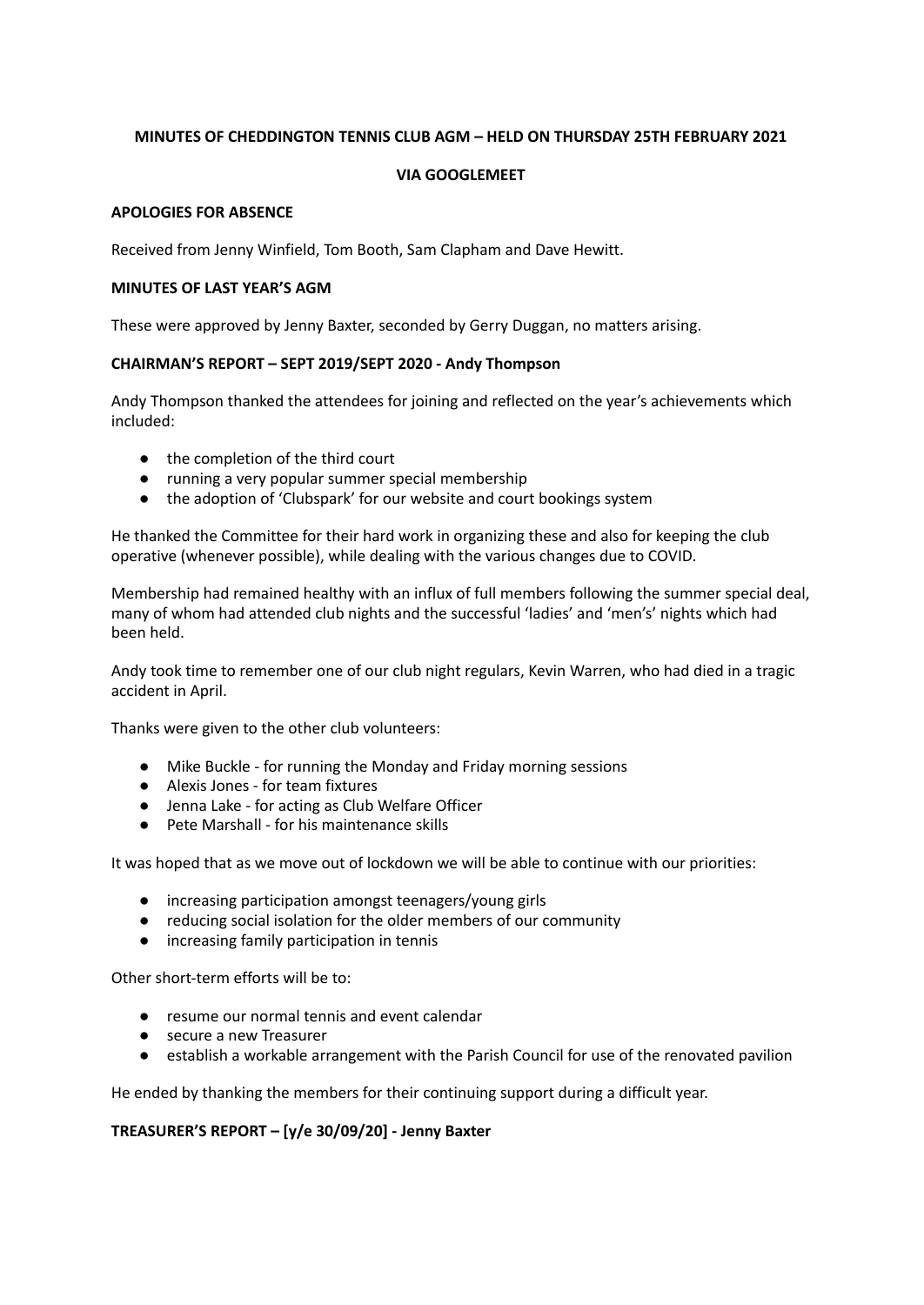The accounts had been circulated to the membership prior to the meeting via Email.

Jenny Baxter gave a brief report where she focused on the Committee's achievements in obtaining £17,500 in grants from four different organizations including one for £10,000 from Luton & Beds Community Fund, and also their efforts in obtaining building quotes and making arrangements for a new lease with the Parish Council - all within a deadline, at which point the main grant funding would have expired.

The full cost of the third court build was £62,700.

Other notable items in that accounting year were:

- increase in membership fees of £1,747
- surplus on junior coaching of £415 (from a loss of £538 the previous year)

Jenny concluded that the club was in a strong financial position with £17,216 in the bank.

### **JUNIOR COACHING REPORT- Rebecca Stanley**

Having entered lockdown, the possibility of an Easter holiday camp had ended. Bex had turned to posting some online training classes and in August some taster sessions (with a maximum of 10 children) had taken place, which were well attended. The autumn term of coaching had resumed in September and was just completed before the December restrictions came into place. It was hoped that tennis would resume on 29 March 2021 and therefore that some Easter coaching could be done this year.

A number of adults had also participated in coaching and then transferred to become members.

### **PRESENTATION OF THE LIBBY BOWLES TROPHY TO THE MOST PROMISING JUNIOR**

This year Bex had nominated Byron Hadaway.

#### **TEAM REPORTS - Rebecca Stanley**

We continue to run seven teams in the ADTL. There had been no summer league due to lockdown and the winter 2020/21 season had started but stopped - the current positions were as follows:

|          | Mixed 1 Winter $2019/20 - 5$ <sup>th</sup> out of 7 | Division 1 |            |           | relegated to Division 2 |
|----------|-----------------------------------------------------|------------|------------|-----------|-------------------------|
|          | Mixed 2Winter $2019/20 - 8$ <sup>th</sup> out of 8  | Division 7 |            | no change |                         |
| Mens 1   | Winter 2019/20 - 4 <sup>th</sup> out of 7           |            | Division 3 |           | no change               |
| Mens 2   | Winter $2019/20 - 6$ <sup>th</sup> out of 8         |            | Division 7 |           | no change               |
| Ladies 1 | Winter 2019/20 - 2 <sup>nd</sup> out of 7           |            | Division 2 |           | promoted to Division 1  |
| Ladies 2 | Winter $2019/20 - 2^{nd}$ out of 6                  |            | Division 7 |           | no change               |
| Ladies 3 | Winter $2019/20 - 5$ <sup>th</sup> out of 7         |            | Division 6 |           | relegated to Division 8 |

Andy Thompson reported that ADTL were currently undecided as to whether they would continue the 2020/21 winter season in September, or start a new season. They hope to run a summer league this year, but if this is not possible the club may run some friendly matches.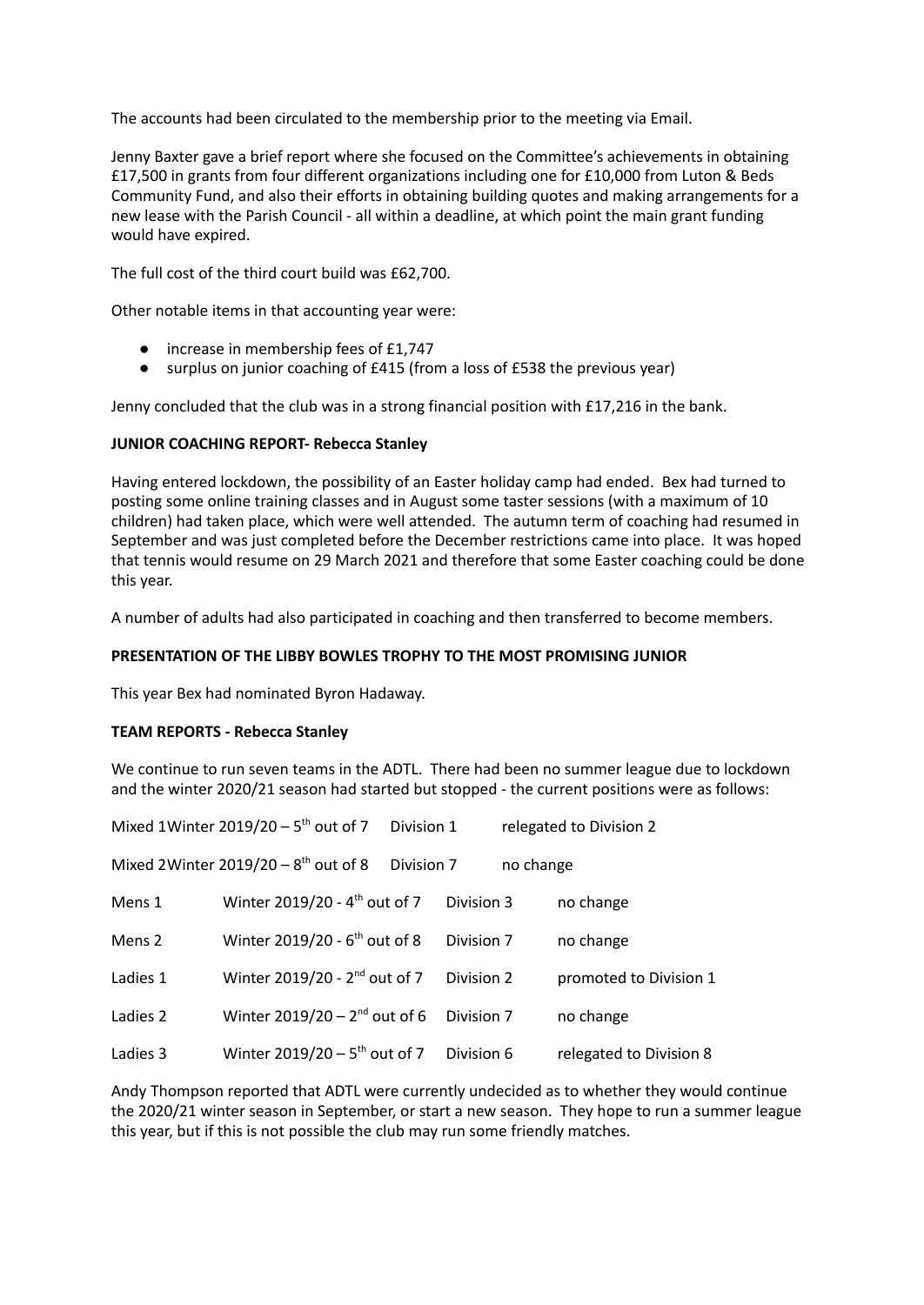#### **AMENDMENTS TO THE RULEBOOK**

On behalf of the Committee, Andy Thompson proposed some amendments to the rulebook to clarify the different categories of membership that we currently run.

It was proposed to revise the categories to "senior, junior, student, veteran, visitor, honorary", which allows for better clarification of the 'concession' membership (currently covering student and veteran) and removes the 'day member' category - which it is not possible to support now that we have key code access.

Members were reminded that paying visitors accompanying a member are still permitted and Tiffany Richards confirmed that new joiners are offered free club night sessions or a free child taster session with Bex Stanley.

Proposed by Phil Archer, seconded by Alexis Jones. There were no objections.

### **SUBSCRIPTIONS**

To reflect the fact that the club had only been open during part of the last membership year, members would be offered a reduced early bird fee (for payment before 1 June) and fees paid after that time would be kept at the 2019/20 rate as follows:

|            | <b>Early Bird (before 1 June)</b> | <b>Full Rate (after 1 June)</b> |
|------------|-----------------------------------|---------------------------------|
| Adult      | £55                               | £68                             |
| Junior     | £16                               | £20                             |
| Concession | £35                               | £43                             |
| Family     | £116                              | £145                            |

# **ELECTION OF COMMITTEE AND OFFICERS**

The following existing Committee members and Officers were voted in for another term (proposed: Alexis Jones, seconded Jane Grimmette):

Chairman / Membership Secretary - Andy Thompson

Vice Chair / Acting Secretary - Tiffany Richards

Committee - Vanessa Chadwick, Jenny Baxter, Andrew Wood, Rebecca Stanley

Coach - Rebecca Stanley

President - Norma Hagon

Vice President - Mary Glendinning

The following new Committee members were voted in:

Chris Ingram (proposed: Tiff Richards, seconded Gerry Duggan)

Dave Hewitt (proposed: Julie Stanley, seconded Tom Curtis)